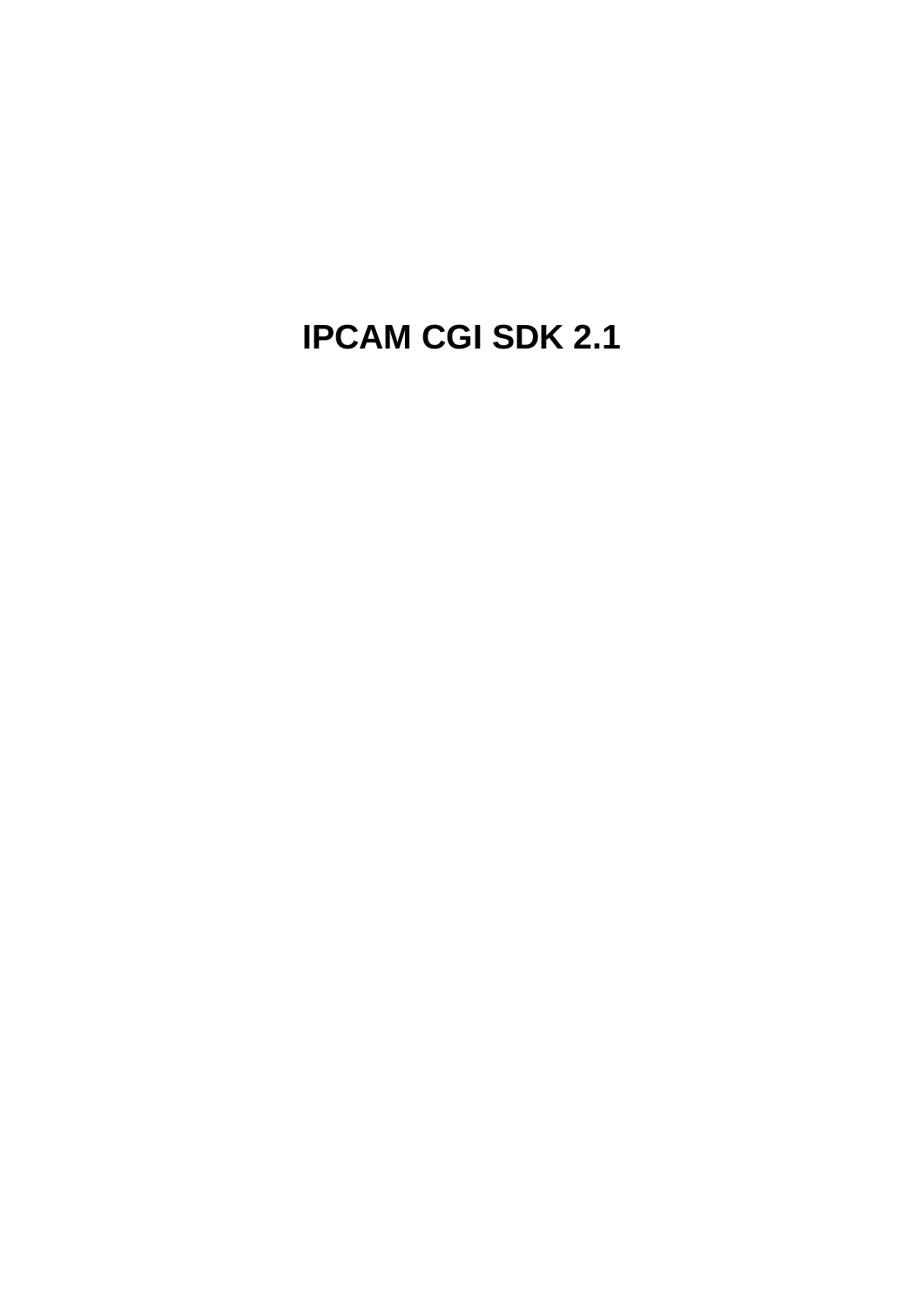#### **Contents**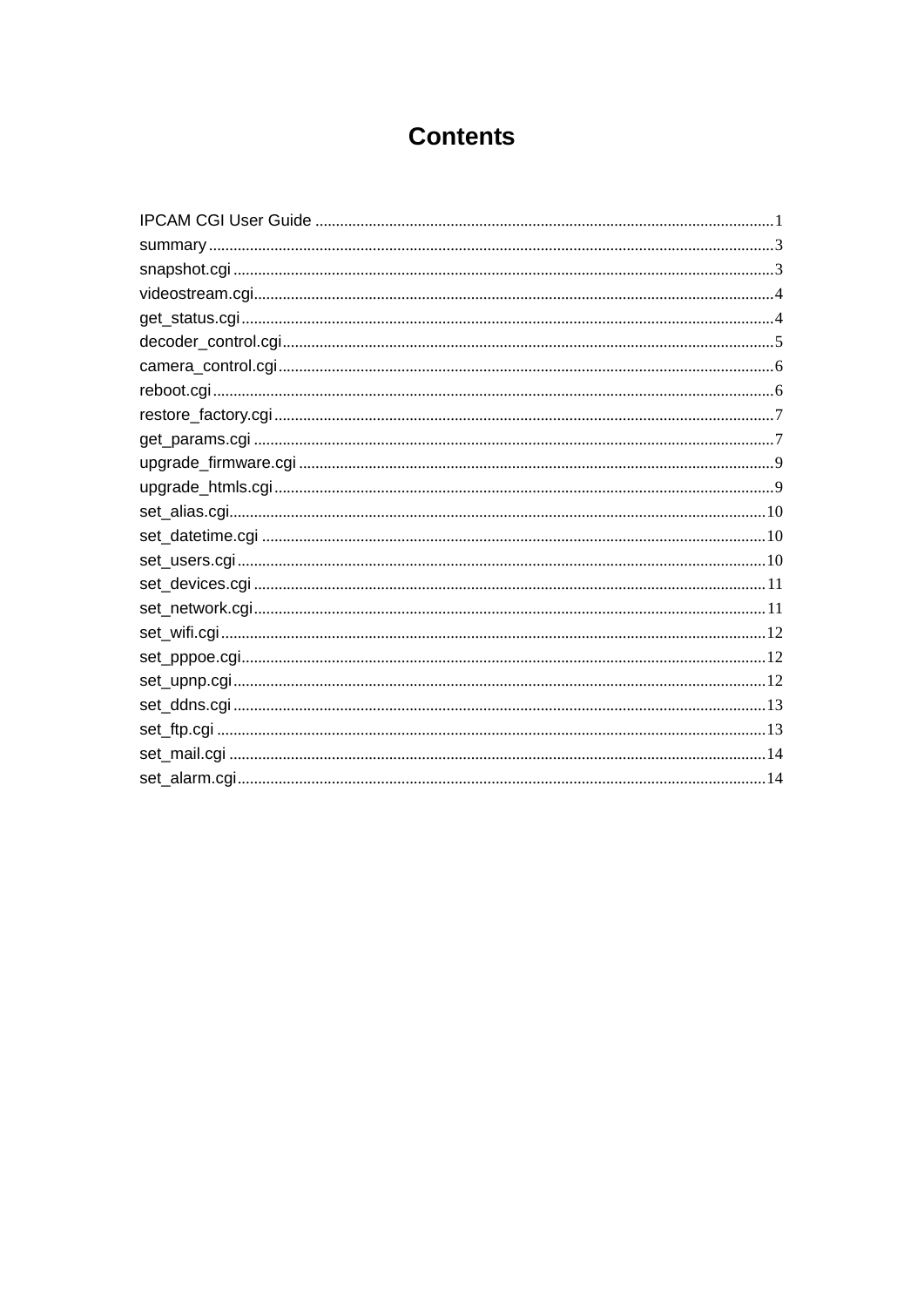#### <span id="page-2-0"></span>**summary**

The CGI APIs is based on http protocal.

Different CGI with different Permissions: visitor, operator and Administrator. In this article cgi only support get and post method. upgrade\_firmware.cgi and upgrade\_htmls.cgi only support post method, otherscgi only support get method.

next\_url:an option param. If you don't want only return a simple "OK" when set succeed, you can add a param in the end——next\_url. The param is the next file it jump to when set succeed.The param must be a Relative path.

Get: (Example)

<form action="/set\_mail.cgi">

<input name="svr"> <input name="user">

<input name="pwd">

<input name="sender">

<input name="receiver1">

<input name="receiver2">

<input name="receiver3">

<input name="receiver4">

<input type=hidden name="next\_url" value="index.htm">

<input type=submit value="ok">

</form>

Post : (Example)

<form action="upgrade\_firmware.cgi?next\_url=index.htm" method="post"

enctype="multipart/form-data">

<input type="file" name="file" size="20">

</form>

#### **snapshot.cgi**

| description       | To obtain the snapshot                                                     |  |
|-------------------|----------------------------------------------------------------------------|--|
| Permission        | visitor                                                                    |  |
| Syntax            | /snapshot.cgi[?user=&pwd=&next_url=]                                       |  |
| <b>Parameters</b> | user:username                                                              |  |
|                   | pwd:password                                                               |  |
|                   | next_url:the name of snapshot                                              |  |
| <b>Note</b>       | 1 If not use the parameter "next_url", the snapshot name is: <i>device</i> |  |
|                   | id(Alias) Current time.jpg                                                 |  |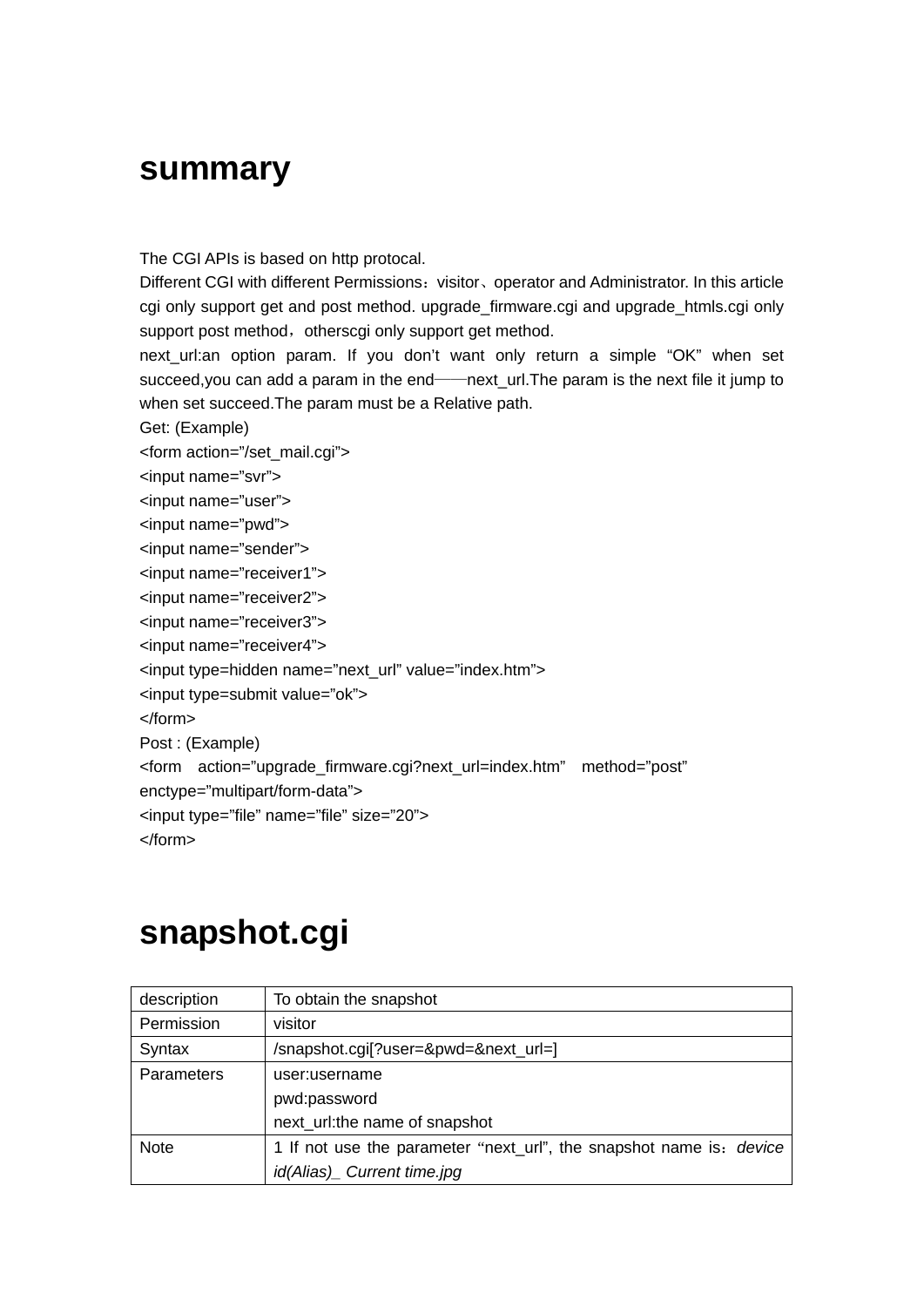<span id="page-3-0"></span>

|  | 2 Use "next_url" (for example:next_url=1 the name of photo:1.jpg) |
|--|-------------------------------------------------------------------|
|  | 3 support 2 Authentication Metheds: http Basic64 encode and use   |
|  | username/password in the param directly.                          |

## **videostream.cgi**

| description | Use server push mode to send videostream to Client APP        |  |
|-------------|---------------------------------------------------------------|--|
| Permission  | visitor                                                       |  |
| Syntax      | /videostream.cgi[?user=&pwd=]                                 |  |
| Parameters  | user:username                                                 |  |
|             | pwd:password                                                  |  |
| <b>Note</b> | support 2 Authentication Metheds: http Basic64 encode and use |  |
|             | username/password in the param directly.                      |  |

#### **get\_status.cgi**

| description | To obtain the Device status info.                             |  |
|-------------|---------------------------------------------------------------|--|
| Permission  | visitor                                                       |  |
| Syntax      | /get_status.cgi                                               |  |
| return      | now: The count of seconds form 1970-1-1 0:0:0 to now          |  |
|             | alarm_status: 0:no alarm; 1:motion alarm; 2:input alarm       |  |
|             | ddns_status: DDNS status(details see below)                   |  |
|             | upnp_status: UPNP status(details see below)                   |  |
| <b>Note</b> | support 2 Authentication Metheds: http Basic64 encode and use |  |
|             | username/password in the param directly.                      |  |

#### **ddns\_status**

| <b>Return</b> | description                               |
|---------------|-------------------------------------------|
|               | No Action                                 |
|               | It's connecting                           |
| 2             | Can't connect to the Server               |
| 3             | <b>Dyndns Succeed</b>                     |
|               | DynDns Failed: Dyndns.org Server Error    |
| 5             | DynDns Failed: Incorrect User or Password |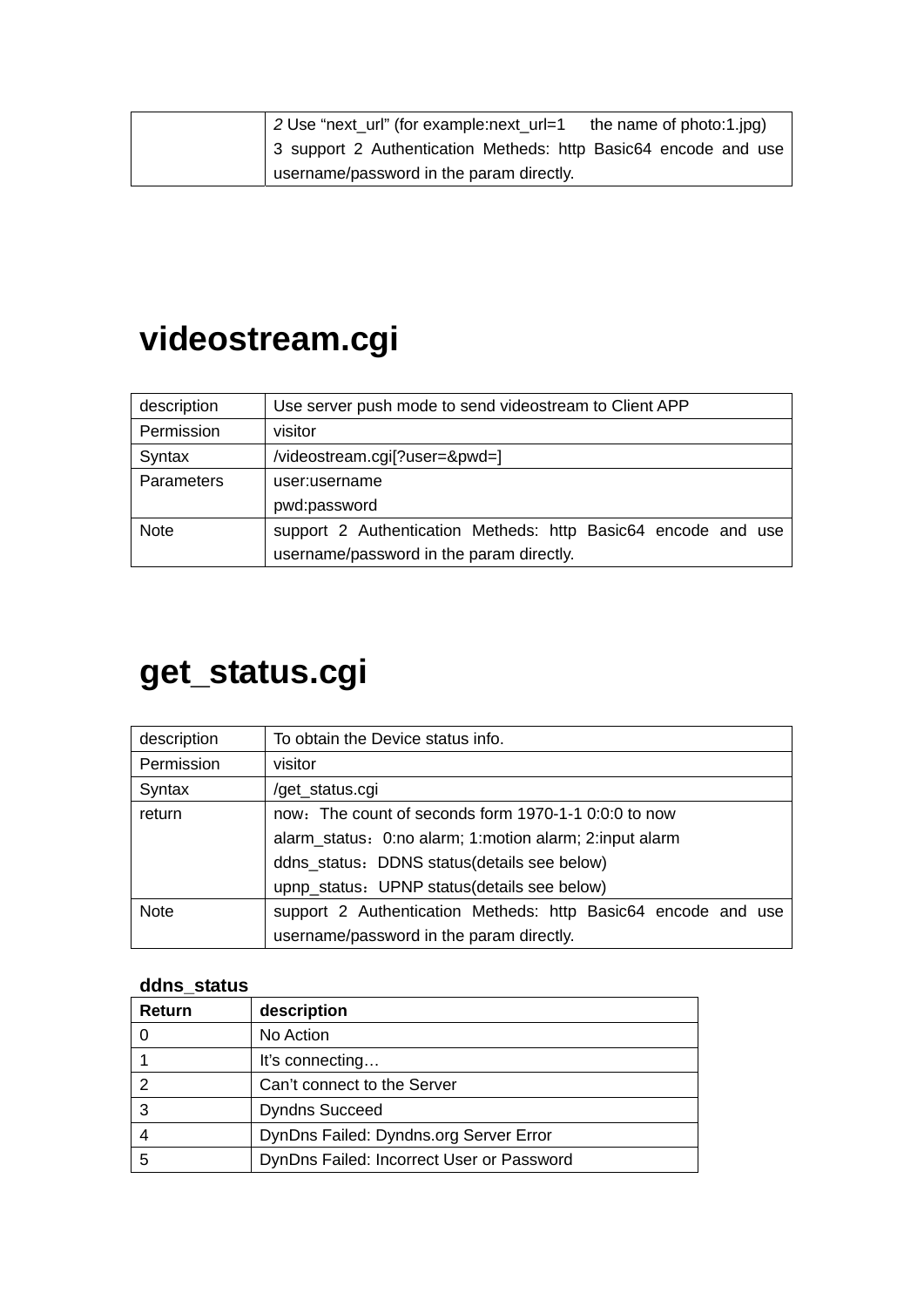<span id="page-4-0"></span>

| 6              | DynDns Failed: Need Credited User              |
|----------------|------------------------------------------------|
| $\overline{7}$ | DynDns Failed: Illegal Host Format             |
| 8              | DynDns Failed: The Host Does not Exist         |
| 9              | DynDns Failed: The Host Does not Belong to You |
| 10             | DynDns Failed: Too Many or Too Few Hosts       |
| 11             | DynDns Failed: The Host is Blocked for Abusing |
| 12             | DynDns Failed: Bad Reply from Server           |
| 13             | DynDns Failed: Bad Reply from Server           |
| 14             | Oray Failed: Bad Reply from Server             |
| 15             | Oray Failed: Incorrect User or Password        |
| 16             | Oray Failed: Incorrect Hostname                |
| 17             | <b>Oray Succeed</b>                            |
| 18             | Reserved                                       |
| 19             | Reserved                                       |
| 20             | Reserved                                       |
| 21             | Reserved                                       |

#### **upnp\_status**

| Return | description                                  |
|--------|----------------------------------------------|
|        | No Action                                    |
|        | Succeed                                      |
| ົ      | Device System Error                          |
| 3      | Errors in Network Communication              |
|        | Errors in Chat with UPnP Device              |
| 5      | Rejected by UPnP Device, Maybe Port Conflict |

# **decoder\_control.cgi**

| description | Decoder control                           |             |
|-------------|-------------------------------------------|-------------|
| Permission  | operator                                  |             |
| Syntax      | /decoder_control.cgi?command=[&next_url=] |             |
| Parameters  | value                                     | description |
|             | 0                                         | <b>up</b>   |
|             |                                           | Stop up     |
|             | 2                                         | down        |
|             | 3                                         | Stop down   |
|             | 4                                         | left        |
|             | 5                                         | Stop left   |
|             | 6                                         | right       |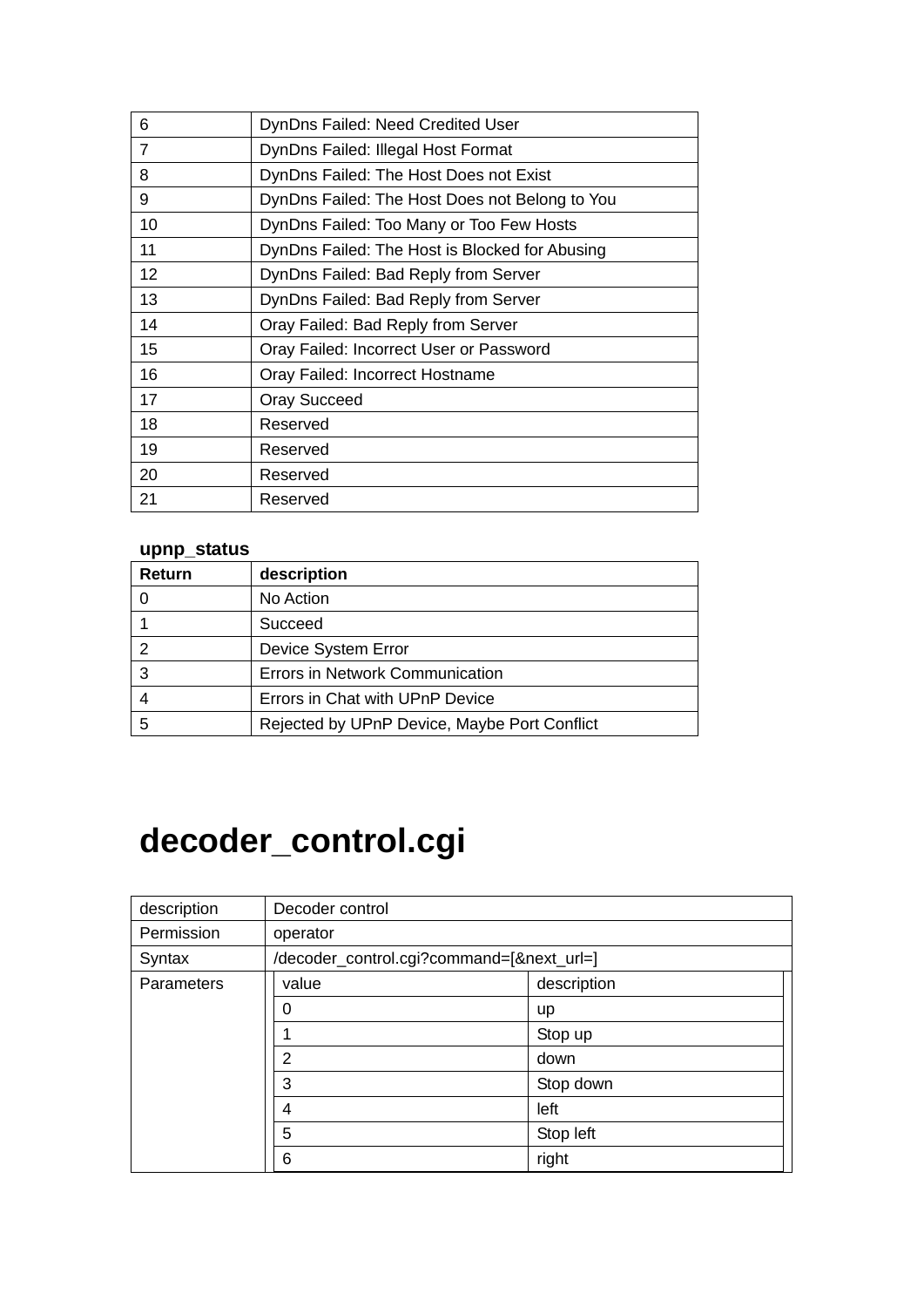<span id="page-5-0"></span>

|          | Stop right           |
|----------|----------------------|
| $\cdots$ | Reserved             |
| 25       | center               |
| 26       | Vertical patrol      |
| 27       | Stop vertical patrol |
| 28       | Horizon patrol       |
| 29       | Stop horizon patrol  |
| .        | Reserved             |
| 94       | IO output high       |
| 95       | IO output low        |

## **camera\_control.cgi**

| description       | To control camera sensor Parameters           |  |
|-------------------|-----------------------------------------------|--|
| Permission        | operator                                      |  |
| Syntax            | /camera_control.cgi?param=&value=[&next_url=] |  |
| <b>Parameters</b> | param                                         |  |
|                   | value (see below)                             |  |

| param         | value              |
|---------------|--------------------|
| 0 Resolution  | 8: QVGA            |
|               | 32:VGA             |
| 1 Brightness  | $0 - 255$          |
| 2 Contrast    | $0 - 6$            |
| 3 mode        | 0:50Hz             |
|               | 1:60Hz             |
|               | 2: Outdoor         |
| 5 Flip&mirror | 0: default         |
|               | $1:$ flip          |
|               | 2: mirror          |
|               | $3:$ flip + mirror |

# **reboot.cgi**

| description | Reboot device |
|-------------|---------------|
| Permission  | Administrator |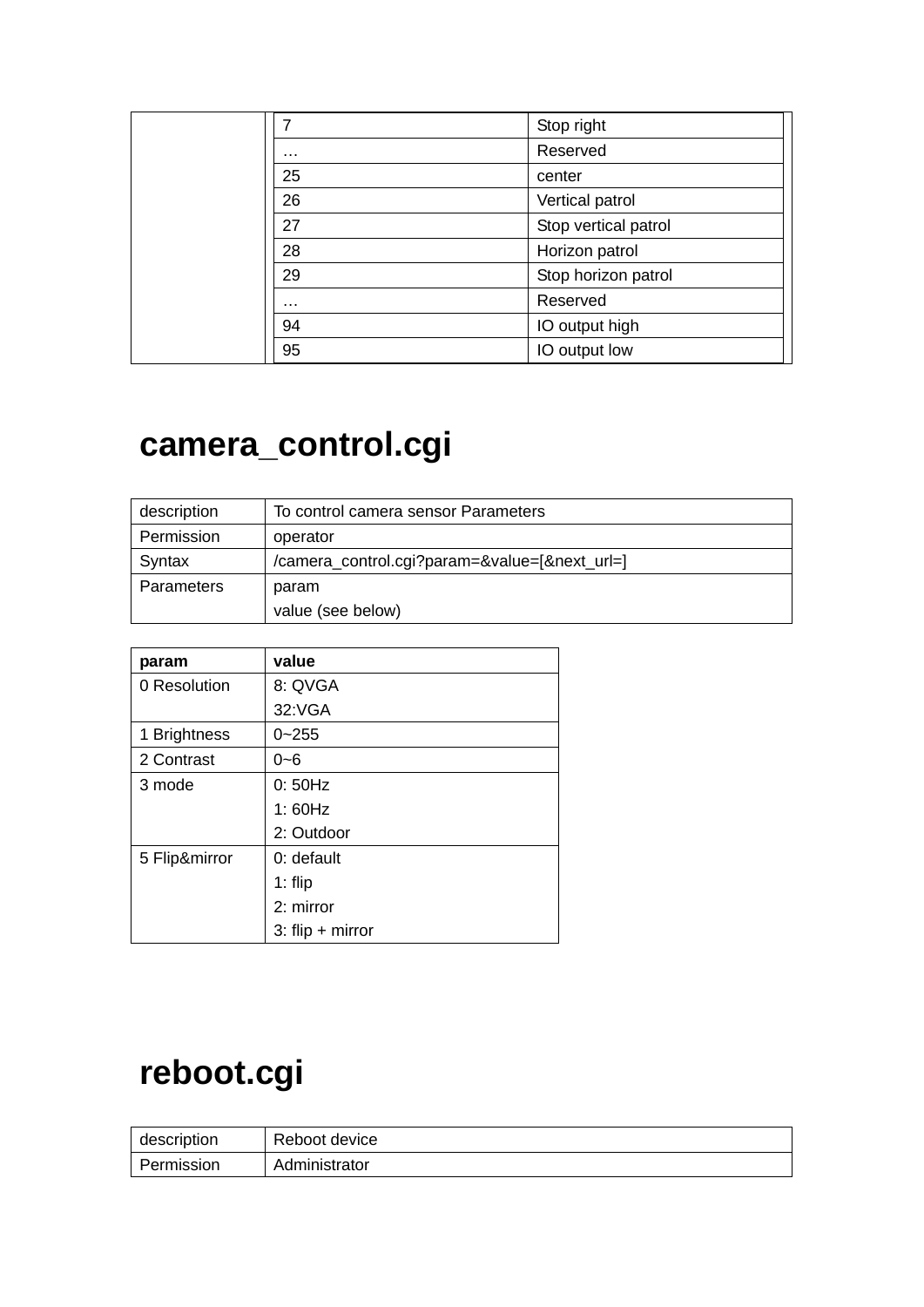#### <span id="page-6-0"></span>**restore\_factory.cgi**

| description | Restore factory settings         |
|-------------|----------------------------------|
| Permission  | Administrator                    |
| Syntax      | /restore_factory.cgil?next_url=] |

#### **get\_params.cgi**

| description | To obtain the device settings info. |
|-------------|-------------------------------------|
| Permission  | Administrator                       |
| Syntax      | /get_params.cgi                     |

Return:

| id         | Device ID                                    |
|------------|----------------------------------------------|
| sys_ver    | Firmware version number                      |
| app_ver    | Web UI version number                        |
| alias      | alias                                        |
| now        | The count of seconds form 1970-1-1 0:0:0 to  |
|            | now                                          |
| tz         | The current time zone settings contrast with |
|            | the standard time zone GMT (Unit: Seconds)   |
| ntp_enable | 0:disable ntp Calibration time 1:enable      |
| ntp_svr    | <b>Ntp Server</b>                            |
| user1_name | User1 name                                   |
| user1_pwd  | User1 password                               |
| user1_pri  | User1 permission                             |
| $\cdots$   | $\cdots$                                     |
| user8_name | User8 name                                   |
| user8_pwd  | User8 password                               |
| user8_pri  | User8 permission                             |
| dev2_alias | The 2nd Device alias                         |
| dev2_host  | The 2nd Device host(IP or Domain name)       |
| dev2_port  | The 2nd Device port                          |
| dev2_user  | The 2nd Device user name                     |
| dev2_pwd   | The 2nd Device password                      |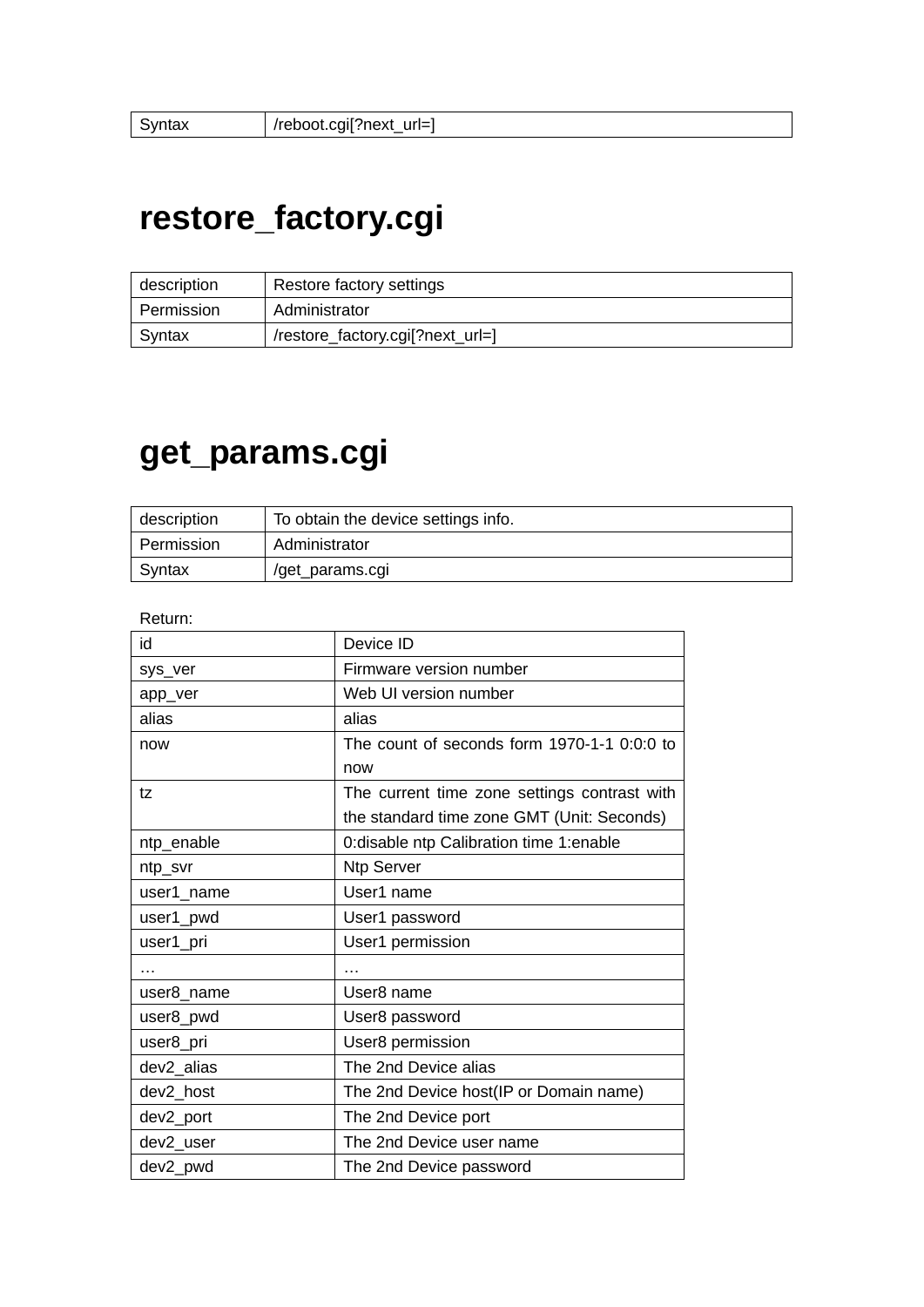| dev9_alias     | The 9th Device alias                   |
|----------------|----------------------------------------|
| dev9 host      | The 9th Device host(IP or Domain name) |
| dev9_port      | The 9th Device port                    |
| dev9 user      | The 9th Device user name               |
| dev9_pwd       | The 9th Device password                |
| ip             | IP address                             |
| mask           | mask                                   |
| gateway        | gateway                                |
| dns            | Dns server                             |
| port           | port                                   |
| wifi_enable    | 0:disable 1:enable                     |
| wifi ssid      | <b>WIFI SSID</b>                       |
| wifi_encrypt   | 0:disable 1:enable                     |
| wifi_defkey    | Wep Default TX Key                     |
| wifi_key1      | Key1                                   |
| wifi_key2      | Key2                                   |
| wifi_key3      | Key3                                   |
| wifi_key4      | Key4                                   |
| wifi_authtype  | Authetication type 0:open 1:share      |
| wifi_keyformat | Keyformat 0:Hex 1:ASCII                |
| wifi_key1_bits | 0:64 bits; 1:128 bits                  |
| wifi_key2_bits | 0:64 bits; 1:128 bits                  |
| wifi_key3_bits | 0:64 bits; 1:128 bits                  |
| wifi_key4_bits | 0:64 bits; 1:128 bits                  |
| wifi channel   | Channel (default 6)                    |
| wifi mode      | Mode (default 0)                       |
| wifi_wpa_psk   | wpa_psk                                |
| pppoe_enable   | 0:disable 1:enable                     |
| pppoe_user     | pppoe user                             |
| pppoe_pwd      | pppoe password                         |
| upnp_enable    | 0:disable 1:enable                     |
| ddns service   | 0:disable DDNS                         |
|                | 1:oray.cn                              |
|                | 2:Dyndns.org(dyndns)                   |
|                | 3:Dyndns.org(statdns)                  |
|                | 4:Dyndns.org(custom)                   |
|                | 5: Reserved                            |
|                | 6: Reserved                            |
|                | 7: Reserved                            |
|                | 8:3322.org(dyndns)                     |
|                | 9:3322.org(statdns)                    |
| ddns_user      | Ddns user                              |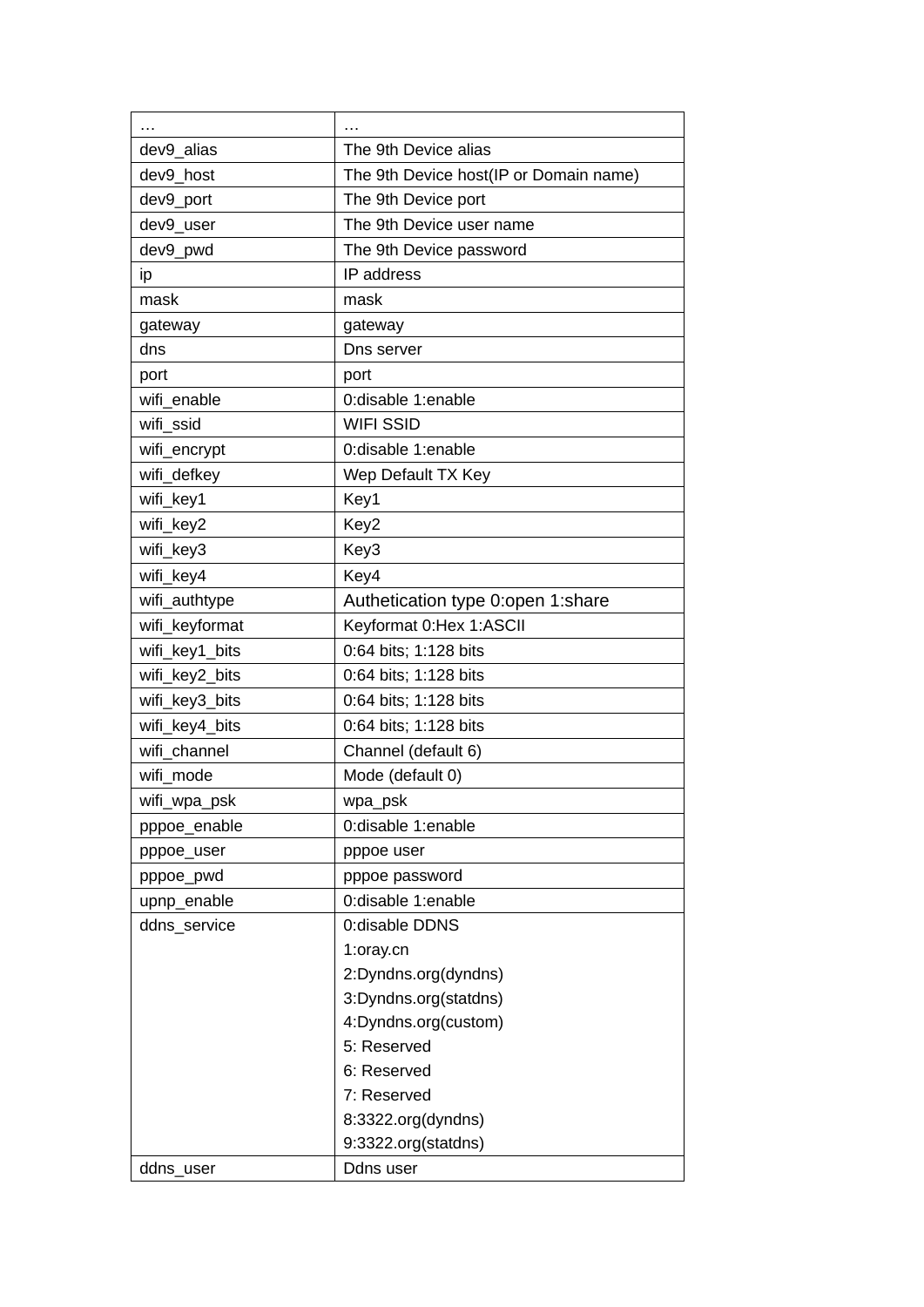<span id="page-8-0"></span>

| ddns_pwd                 | Ddns password                                 |
|--------------------------|-----------------------------------------------|
| ddns host                | Ddns host                                     |
| ddns_proxy_svr           | Proxy server (only used in china)             |
| ddns_proxy_port          | Proxy port                                    |
| mail svr                 | Mailbox server                                |
| mail_port                | Mailbox server port                           |
| mail user                | Mail user name                                |
| mail_pwd                 | Mail password                                 |
| mail sender              | The sender mailbox                            |
| mail receiver1           | The receiver1 mailbox                         |
| mail receiver2           | The receiver <sub>2</sub> mailbox             |
| mail receiver3           | The receiver3 mailbox                         |
| mail receiver4           | The receiver4 mailbox                         |
| mail_inet_ip             | Mail send internet IP 0:disable 1:enable      |
| ftp_svr                  | FTP server                                    |
| ftp_port                 | FTP server port                               |
| ftp_user                 | User name                                     |
| ftp_pwd                  | password                                      |
| ftp_dir                  | catalogue                                     |
| ftp_mode                 | 0:post 1:pasv                                 |
| ftp_upload_interval      | Upload interval (Seconds) 0:disable           |
| alarm_motion_armed       | 0:motion disable 1:enable                     |
| alarm_motion_sensitivity | Sensitivity 0:high 1:medium 2:low 3:ultra low |
| alarm_input_armed        | 0:input detect disable 1:enable               |
| alarm_iolinkage          | 0:when alarm disable IO linkage 1:enable      |
| alarm mail               | 0: when alarm disable mail send<br>1:enable   |
| alarm_upload_interval    | Upload interval (Seconds) 0:disable           |

# **upgrade\_firmware.cgi**

| description | Upgrade firmware                  |
|-------------|-----------------------------------|
| Permission  | Administrator                     |
| Syntax      | /upgrade_firmware.cgi[?next_url=] |
| Note        | Must use POST method.             |

# **upgrade\_htmls.cgi**

| description | Upgrade Web UI firmware |
|-------------|-------------------------|
|             |                         |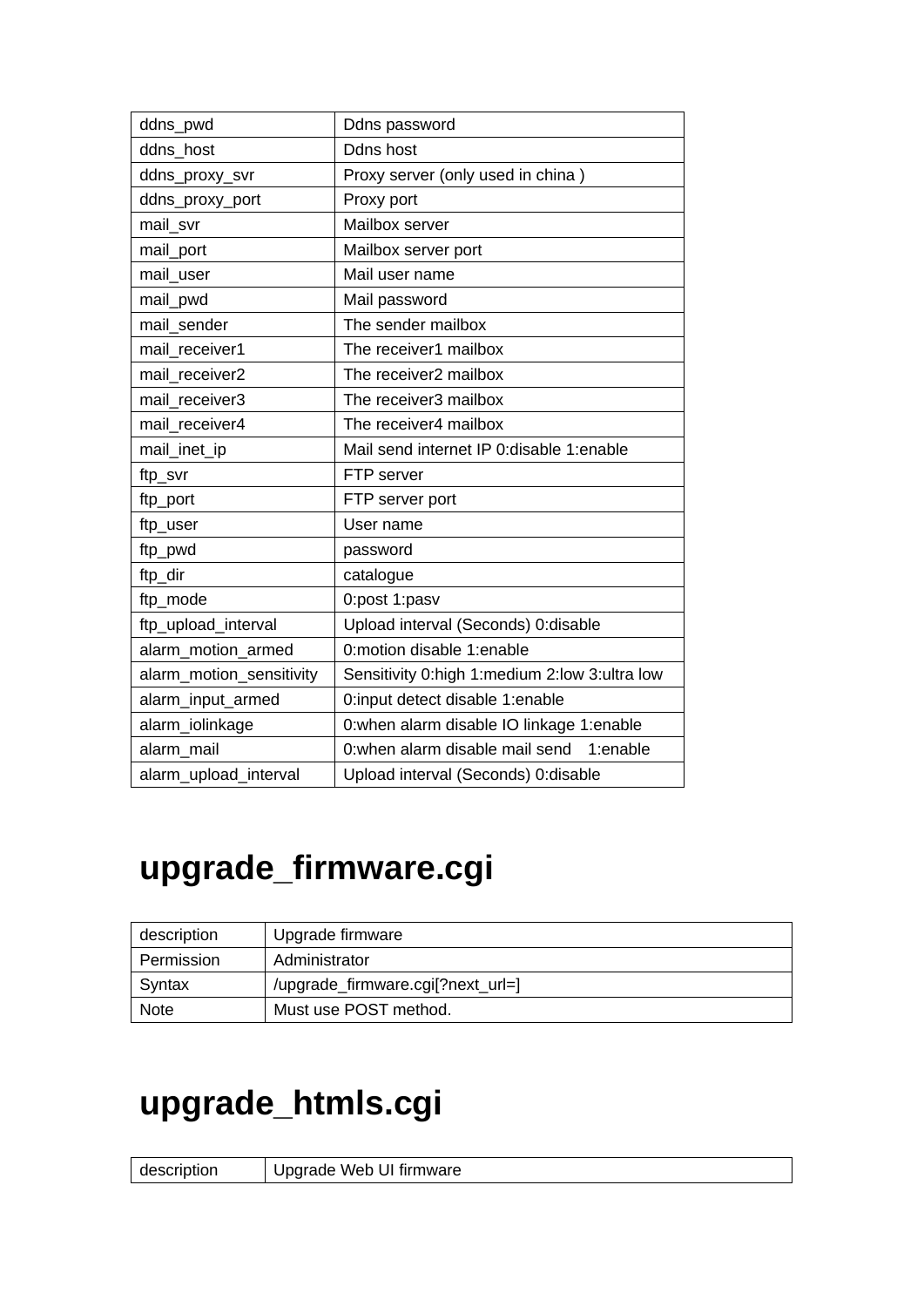<span id="page-9-0"></span>

| Permission  | Administrator                  |
|-------------|--------------------------------|
| Syntax      | /upgrade_htmls.cgi[?next_url=] |
| <b>Note</b> | Must use POST method.          |

## **set\_alias.cgi**

| description | Set device alias                  |
|-------------|-----------------------------------|
| Permission  | Administrator                     |
| Syntax      | /set_alias.cgi?alias=[&next_url=] |
| Parameters  | Alias: length $\leq$ 20           |

## **set\_datetime.cgi**

| description       | Set device data time                                               |
|-------------------|--------------------------------------------------------------------|
| Permission        | Administrator                                                      |
| Syntax            | /set_datetime.cgi?tz=&ntp_enable=&ntp_svr=[&now=&next_url=]        |
| <b>Parameters</b> | now: The count of seconds form 1970-1-1 0:0:0 to now; if use, the  |
|                   | device will calibration time depend on it.                         |
|                   | tz:set time zone. The current time zone settings contrast with the |
|                   | standard time zone GMT (Unit: Seconds)                             |
|                   | ntp_enable:0:disable 1:enable                                      |
|                   | $ntp$ _svr:ntp server length $\leq 64$                             |

#### **set\_users.cgi**

| description | Set device user settings                                        |
|-------------|-----------------------------------------------------------------|
| Permission  | Administrator                                                   |
| Syntax      | /set_users.cgi?user1=&pwd1=&pri1=&user2=&pwd2=&pri2=&user3=&pwd |
|             | 3=&pri3=&user4=&pwd4=&pri4=&user5=&pwd5=&pri5=&user6=&pwd6=&    |
|             | pri6=&user7=&pwd7=&pri7=&user8=&pwd8=&pri8=[&next_url=]         |
| Parameters  | user1: user1 name length $\leq$ 12                              |
|             | pwd1: user1 password length $\leq$ 12                           |
|             | pri1: user1 Permission 0: visitor 1: operator 2: administrator  |
|             | $\cdots$                                                        |
|             | user8: user1 name length $\leq$ 12                              |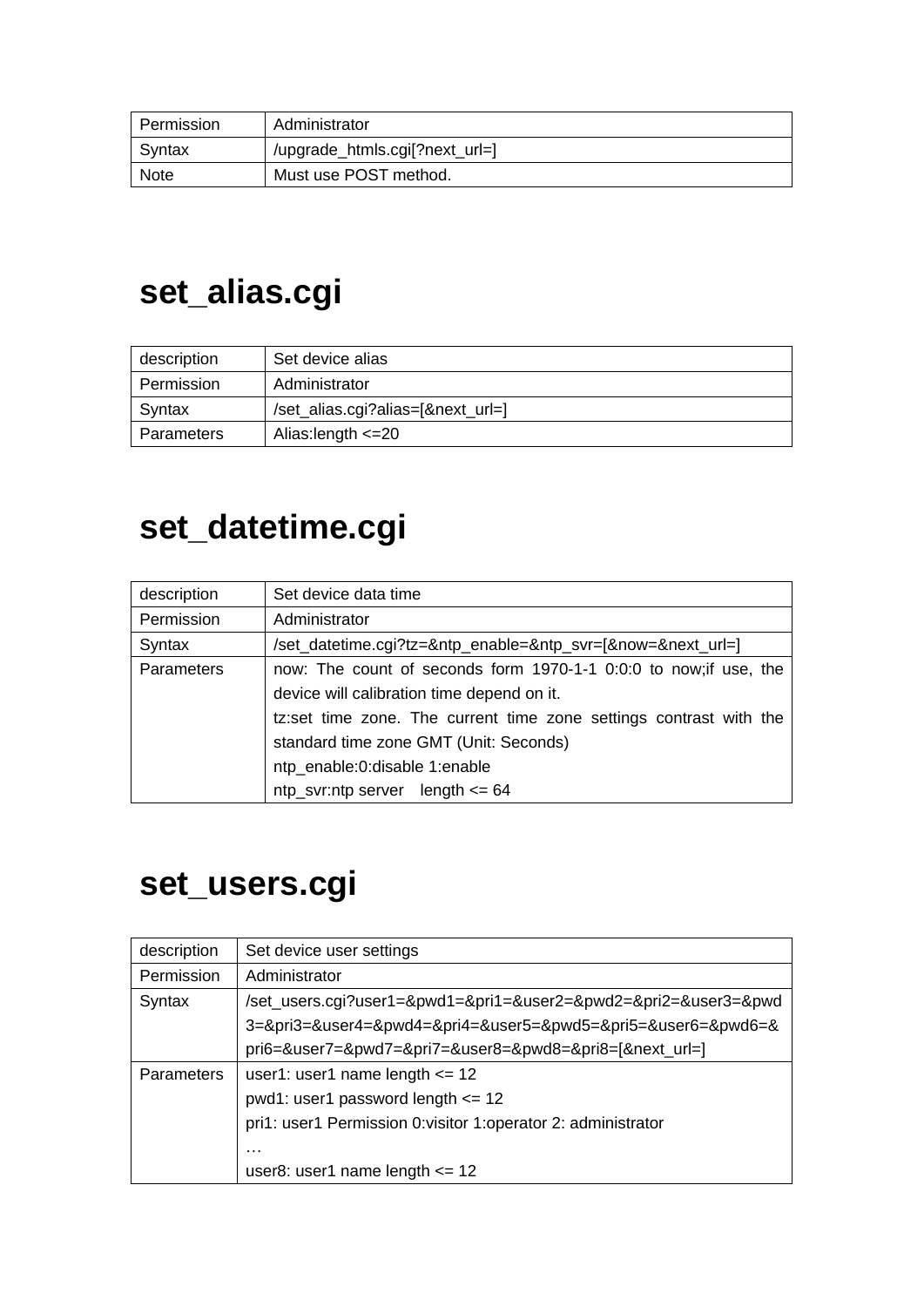<span id="page-10-0"></span>

|  | pwd8: user1 password length $\leq 12$                          |
|--|----------------------------------------------------------------|
|  | pri8: user1 Permission 0: visitor 1: operator 2: administrator |

# **set\_devices.cgi**

| description       | Set muilt device                                                  |
|-------------------|-------------------------------------------------------------------|
| Permission        | Administrator                                                     |
| Syntax            | /set_devices.cgi?dev2_alias=&dev2_host=&dev2_port=&dev2_user=&dev |
|                   | 2_pwd=&dev3_alias=&dev3_host=&dev3_port=&dev3_user=&dev3_pwd=     |
|                   | &dev4_alias=&dev4_host=&dev4_port=&dev4_user=&dev4_pwd=&dev5_     |
|                   | alias=&dev5_host=&dev5_port=&dev5_user=&dev5_pwd=&dev6_alias=&    |
|                   | dev6_host=&dev6_port=&dev6_user=&dev6_pwd=&dev7_alias=&dev7_h     |
|                   | ost=&dev7_port=&dev7_user=&dev7_pwd=&dev8_alias=&dev8_host=&de    |
|                   | v8_port=&dev8_user=&dev8_pwd=&dev9_alias=&dev9_host=&dev9_port    |
|                   | $=$ &dev9_user=&dev9_pwd=[&next_url=]                             |
| <b>Parameters</b> | dev2_alias: The 2nd Device alias                                  |
|                   | dev2_host: The 2nd Device host (IP or Domain name)                |
|                   | dev2_port: The 2nd Device port                                    |
|                   | dev2_user: The 2nd Device user name                               |
|                   | dev2_pwd:The 2nd Device password                                  |
|                   |                                                                   |
|                   | dev9_alias: The 9th Device alias                                  |
|                   | dev9_host: The 9th Device host (IP or Domain name)                |
|                   | dev9_port: The 9th Device port                                    |
|                   | dev9_user: The 9th Device user name                               |
|                   | dev9_pwd:The 9th Device password                                  |

## **set\_network.cgi**

| description | Set device basic net settings                              |
|-------------|------------------------------------------------------------|
| Permission  | Administrator                                              |
| Syntax      | /set_network.cgi?ip=&mask=&gateway=&dns=&port=[&next_url=] |
| Parameters  | Ip: ip address; if ip set null, The device will DHCP Ip    |
|             | mask: mask                                                 |
|             | gateway: gateway                                           |
|             | dns: dns server                                            |
|             | port: port number                                          |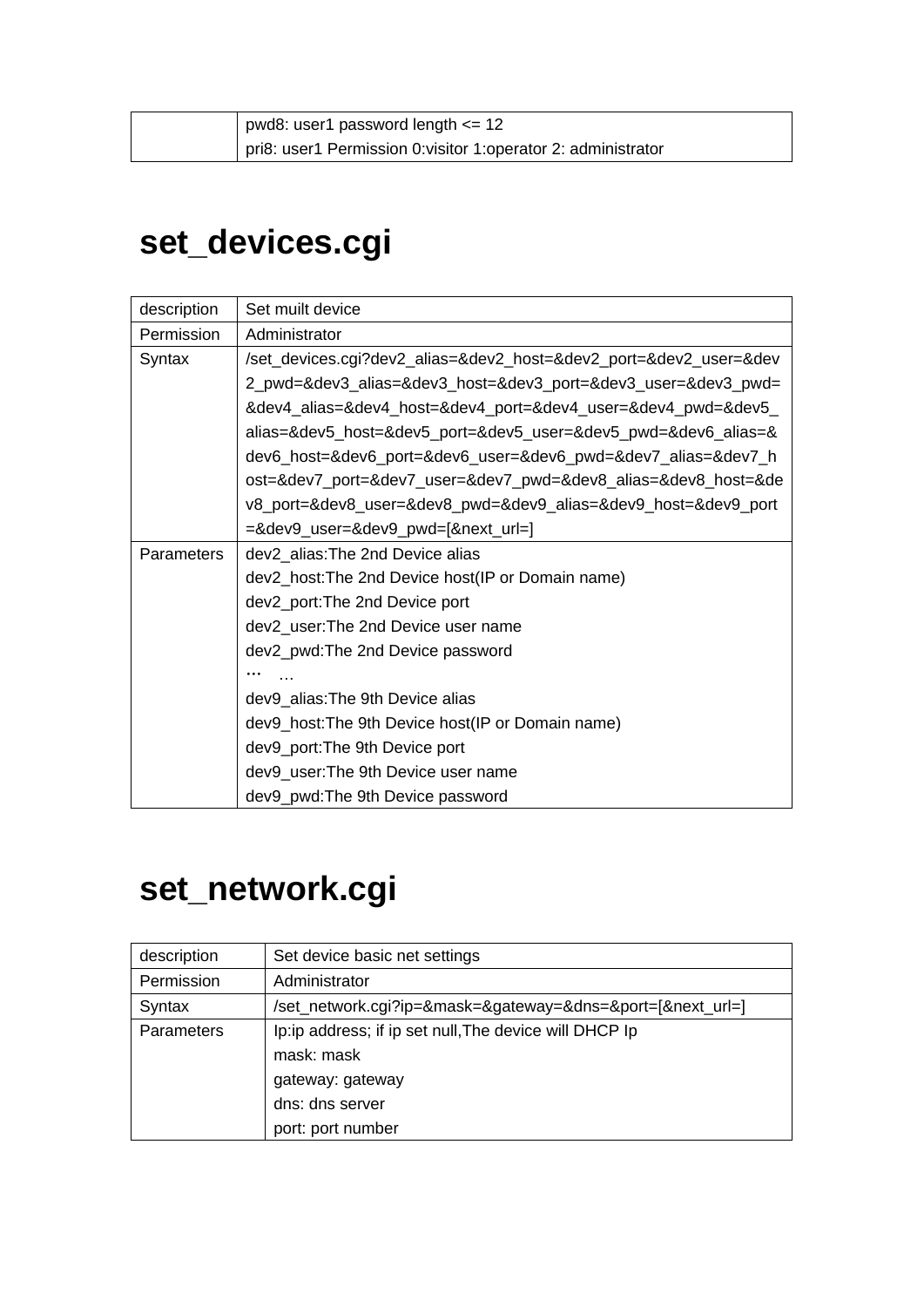# <span id="page-11-0"></span>**set\_wifi.cgi**

| description | Set device wireless settings (wifi)                             |
|-------------|-----------------------------------------------------------------|
| Permission  | Administrator                                                   |
| Syntax      | /set_wifi.cgi?enable=&ssid=&encrypt=&defkey=&key1=&key2=&key3=& |
|             | key4=&authtype=&keyformat=&key1_bits=&key2_bits=&key3_bits=&key |
|             | 4_bits=&channel=&mode=&wpa_psk=[&next_url=]                     |
| Parameters  | enable: 0:disable 1:enable                                      |
|             | ssid: wifi SSID                                                 |
|             | encrypt: 0:disable encrypt 1:enable                             |
|             | defkey: Wep Default TX Key                                      |
|             | key1:wep key1                                                   |
|             |                                                                 |
|             | key4:wep key4                                                   |
|             | authtype: Authetication type 0:open 1:share                     |
|             | keyformat: Keyformat 0:Hex 1:ASCII                              |
|             | key1_bits: 0:64 bits; 1:128 bits                                |
|             |                                                                 |
|             | key4_bits: 0:64 bits; 1:128 bits                                |
|             | channel: Channel (default 6)                                    |
|             | mode: Mode (default 0)                                          |
|             | wpa_psk: wpa_psk length <= 64;if not use,set null.              |

# **set\_pppoe.cgi**

| description | Set device pppoe settings                      |
|-------------|------------------------------------------------|
| Permission  | Administrator                                  |
| Syntax      | /set_pppoe.cgi?enable=&user=&pwd= [&next_url=] |
| Parameters  | enable: 0:disable pppoe; 1:enable              |
|             | user: user name length $\leq$ =40              |
|             | pwd: password length <= 20                     |

#### **set\_upnp.cgi**

| description | Set UPNP settings                 |
|-------------|-----------------------------------|
| Permission  | Administrator                     |
| Syntax      | /set_upnp.cgi?enable=[&next_url=] |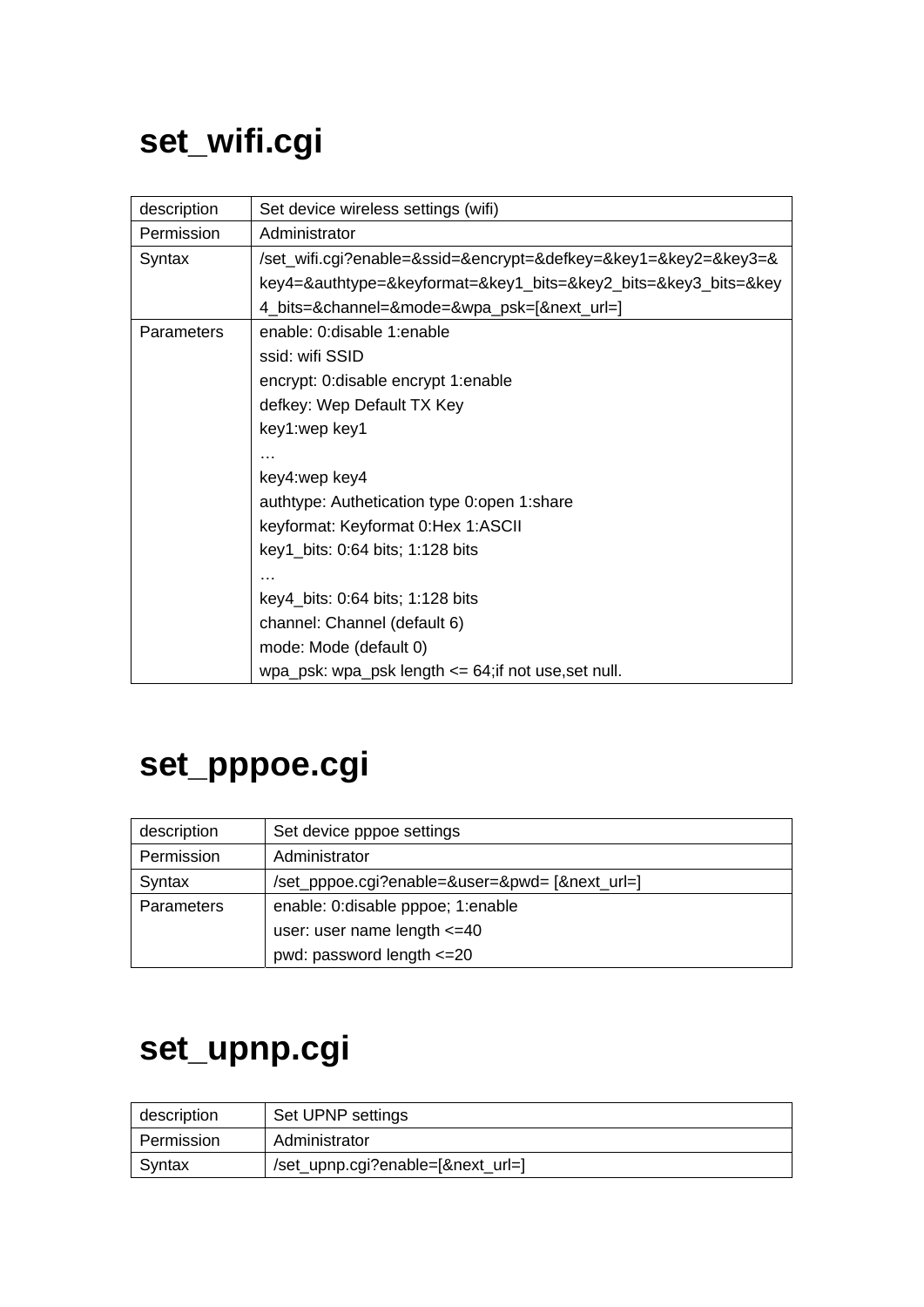#### <span id="page-12-0"></span>**set\_ddns.cgi**

| description | Set device DDNS settings                                             |
|-------------|----------------------------------------------------------------------|
| Permission  | Administrator                                                        |
| Syntax      | /set_ddns.cgi?service=&user=&pwd=&host=&proxy_svr=&proxy_port=       |
|             | [&next_url=]                                                         |
| Parameters  | service:                                                             |
|             | 0: disable DDNS;                                                     |
|             | 1:oray.cn;                                                           |
|             | 2: DynDns.org(dyndns);                                               |
|             | 3: DynDns.org(statdns);                                              |
|             | 4: DynDns.org(custom)                                                |
|             | 5: Reserved                                                          |
|             | 6: Reserved                                                          |
|             | 7: Reserved                                                          |
|             | 8:3322.org(dyndns)                                                   |
|             | 9:3322.org(statdns)                                                  |
|             | user: user name length <= 20                                         |
|             | pwd: password length <= 20                                           |
|             | host:DDNS domain name length <= 40                                   |
|             | proxy_svr: Proxy server length <= 20 (only used in china Mainland or |
|             | HongKong)                                                            |
|             | proxy_port: Proxy port                                               |

#### **set\_ftp.cgi**

| description | Set device FTP settings                                              |
|-------------|----------------------------------------------------------------------|
| Permission  | Administrator                                                        |
| Syntax      | /set_ftp.cgi?svr=&port=&user=&pwd=&mode=&dir=&upload_interval=[      |
|             | &next_url=]                                                          |
| Parameters  | svr: FTP server length <= 64                                         |
|             | port: FTP server port                                                |
|             | user: User name                                                      |
|             | pwd: password                                                        |
|             | dir: FTP upload catalogue                                            |
|             | mode: 0:post 1:pasv                                                  |
|             | upload_interval: Upload interval (Seconds) 0:disable (range:0-65535) |